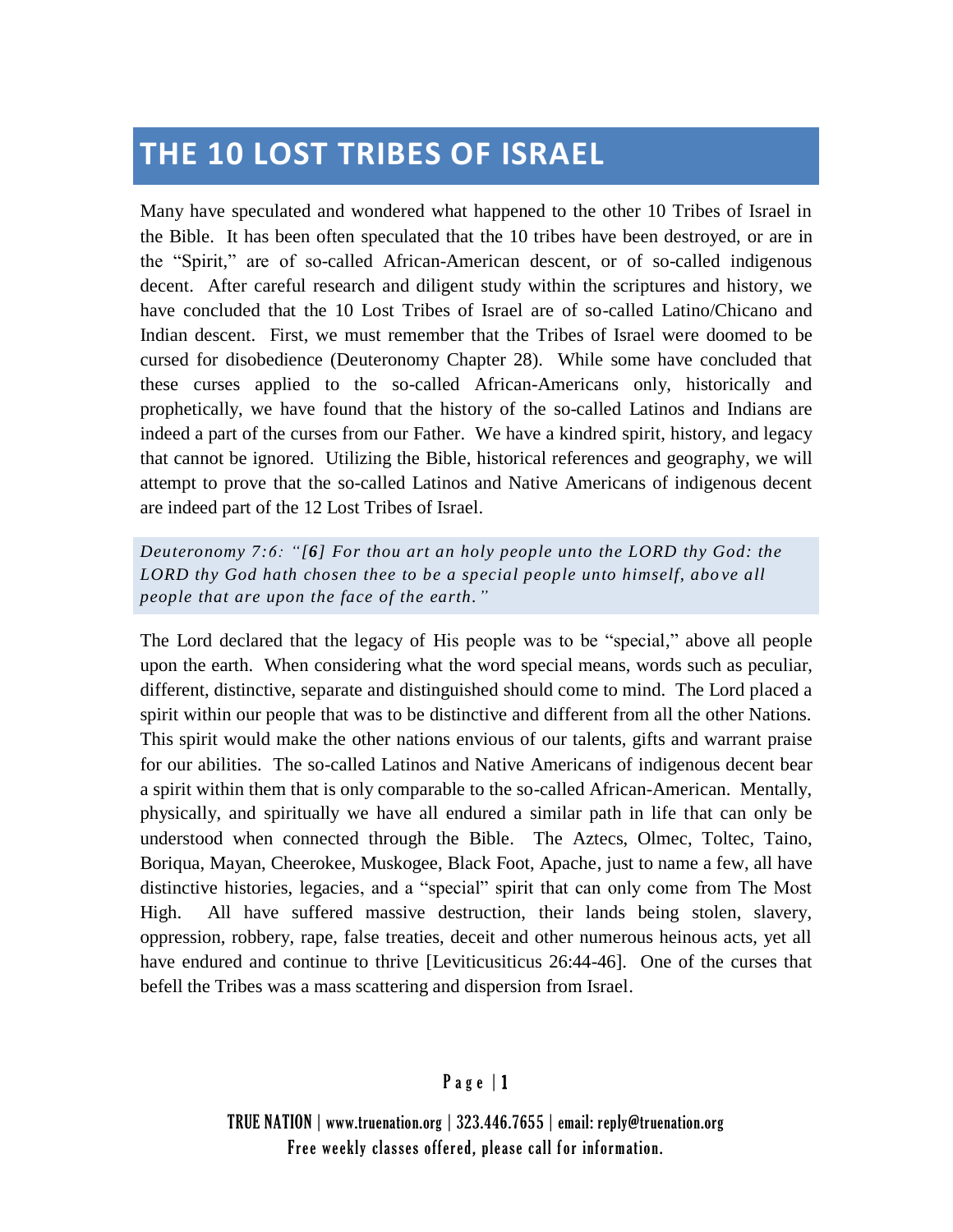*Deuteronomy 28:64-66: "And the LORD shall scatter thee among all people, from the one end of the earth even unto the other; and there thou shalt serve other gods, which neither thou nor thy fathers have known, even wood and stone. [65] And among these nations shalt thou find no ease, neither shall the sole of thy foot have rest: but the LORD shall give thee there a trembling heart, and failing of eyes, and sorrow of mind:* [66] And thy life shall hang in doubt before thee; and thou shalt *fear day and night, and shalt have none assurance of thy life:"*

We see that the Israelites were cursed and promised to be scattered throughout the world. So it's important to understand that Israelites have been dispersed throughout the four corners of the globe including the western hemisphere in the land of the North! Why is the North reLeviticusant you may ask? One of the curses suffered during the scattering involved the serving of other gods, severe oppression from the nations where we were scattered, and a fearful mentality full of sorrow, depression and lack of faith. False gods worshipped by the so-called Latinos and Native Americans included among the Aztecs the double headed serpent, Centeotl (the corn god), Chalchiuhtlicue the goddess of lakes and streams and hundreds of others. Among some of the Native Americans gods are the Spider Woman (Hopi), The Great Spirit, Mother Earth, Totem Poles (The Pacific Northwest Tribes), Selu (Corn Goddess of the Cheerokee) and countless others.

*Exodus 20:3-6: "[3] Thou shalt have no other gods before me. [4] Thou shalt not make unto thee any graven image, or any likeness of any thing that is in heaven above, or that is in the earth beneath, or that is in the water under the earth: [5] Thou shalt not bow down thyself to them, nor serve them: for I the LORD thy God am a jealous God, visiting the iniquity of the fathers upon the children unto the third and fourth generation of them that hate me; [6] And shewing mercy unto thousands of them that love me, and keep my commandments."* 

By worshipping these other gods, our people have broken one of the principle commandments of The Most High! This is why the curses cleave to the indigenous peoples of the North, South, Central America, the South Pacific and Caribbean Islands. Also reLeviticusant to the "north country" is the fact that the historical legacy of a large majority of these tribes is tied in with the Americas. All were conquered by either the British, Spanish, Portuguese, Dutch or the French. There is no coincidence of why all the Native American tribes have been conquered and relegated to living on reservations when once they were rulers of the plains and the vast landscapes of America.

It was no coincidence that the Aztec, Mayan, and Inca empires were overthrown, lands stolen, and people massacred. Similar to their aforementioned brethren the Taino, Arawak, and Boriqua Indians went through the same devastations at the hands of the

#### Page  $|2$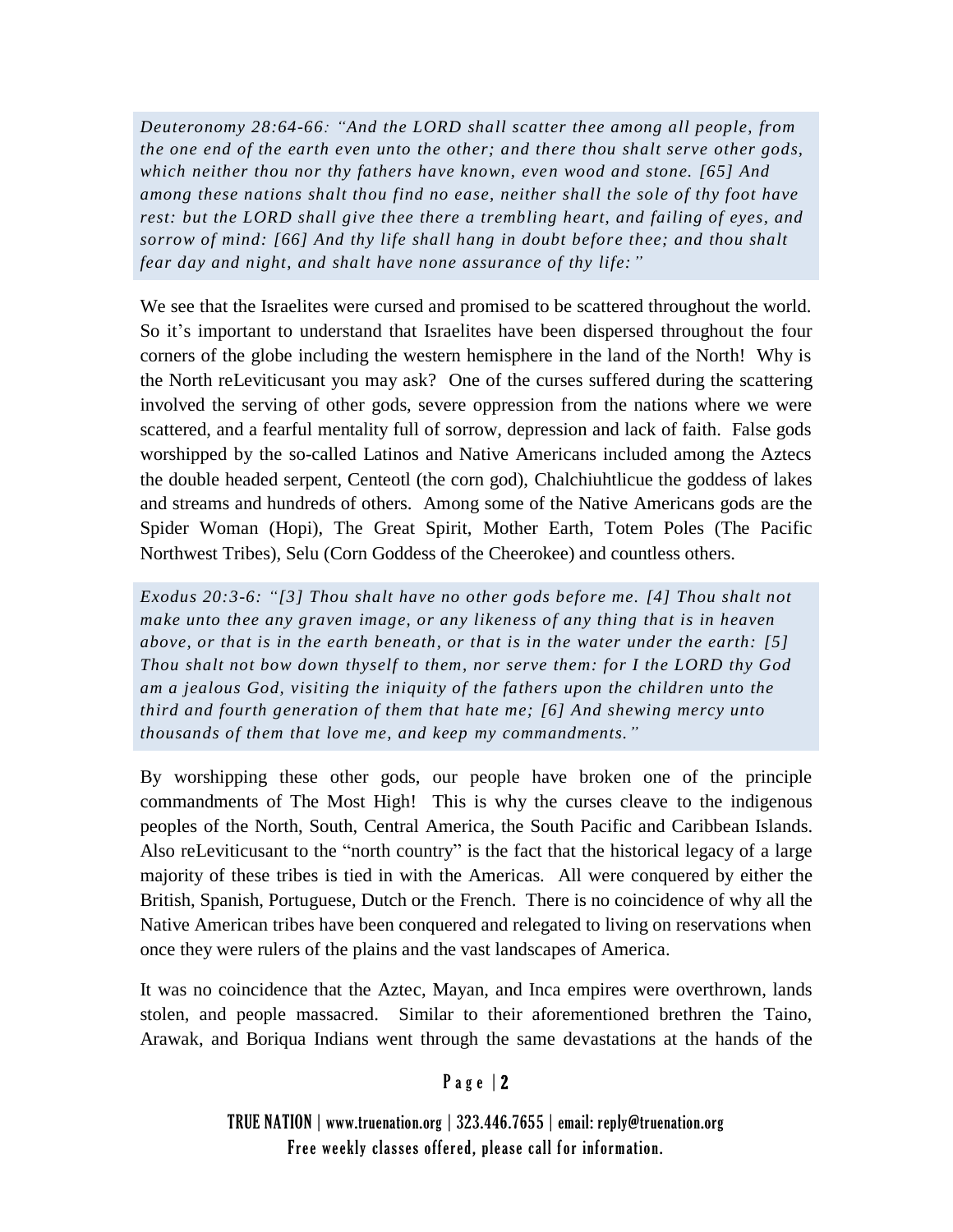same enemy. Even as it is this day the curses of Deuteronomy 28 have a strong hold on our people. Our people live in the projects, barrios, and ghettos (Deuteronomy 28:16), we are plagued with domestic violence, single parent households, and inter-tribal warfare (Deuteronomy 28:54), high adoption rates, high populations in juvenile detention centers and day cares (Deuteronomy 28:32), laboring in the fields and lands for fruits, vegetables, and tobacco and not reaping the rewards (Deuteronomy 28:33), auctioned slaves, highest population of Latino and Black prisoners (Deuteronomy 28:41), food, clothing and shelter must be bought from our enemies -- Ralphs, Vallarta, El Super, Costco, Food 4 Less, Walmart, the malls, fast food, Sparkletts, Arrowhead (Deuteronomy 28:48).

One key curse that too many choose to forget even Latinos and Native Americans is their history of slavery. Yes, Latino and Native Americans were also transported as slaves throughout the Americas, back to Spain, Portugal and Britain by way of ship. Ships like the Seaflower and others were used to transport Native American slaves. The Spaniards often took slaves from Mexico, Central and South America back to Spain, made them servants and brainwashed them with Catholic doctrine. Scenes of this history can be seen in the Showtime special The Borgias, and books like Squanto.

*Deuteronomy 28:68: "And the LORD shall bring thee into Egypt again with ships, by the way whereof I spake unto thee, Thou shalt see it no more again: and there ye shall be sold unto your enemies for bondmen and bondwomen, and no man shall buy you."*

In this scripture, it is clear to see a vital curse in the understanding of our scattering. The Lord declared that the Children of Israel would go back into captivity (Egypt) again with ships! Why again? Because we just left bondage in Egypt, he prophesied that we would go into bondage again but this time by ship! No other nation of people share this distinct history besides the so-called African-Americans, Latinos and Native Americans. When the ships docked in the Caribbean, the East coast of Brazil, the Island of Hispaniola, Cuba, Spain, and Portugal, we were auctioned off as slave men and women and no man would buy (redeem) us from this curse because remember The Lord did this to us!

Another point to understand is that the Jews were, and still are a people of color!

*Jeremiah 14:2: "Judah mourneth, and the gates thereof languish; they are black unto the ground; and the cry of Jerusalem is gone up."*

Judah is the head tribe of Israel. Judah also is where the term Jew comes from. The scriptures are pointing out a time when our people were mourning due to famine and despair, the gates (leaders, priests, pastors) are languishing meaning grown weak and

# Page  $|3$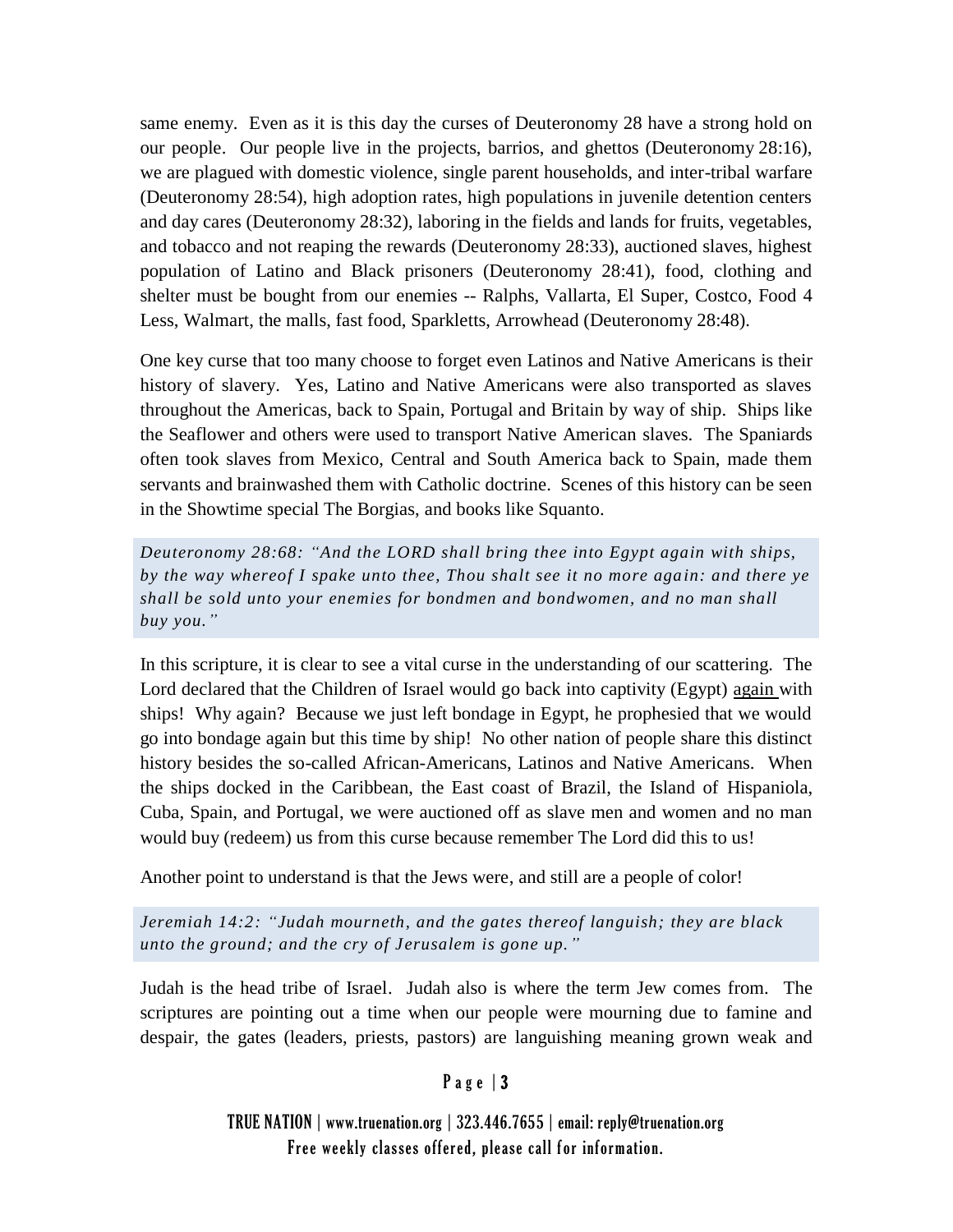they are unable to protect or defend our people just like today. The Bible says that the Jews are black (not only in a mourning state, but to also be dark in complexion) and that's why the ground was used to compare the color of our skin to the different shades of brown in the earth! The earth wasn't being used in reference to an emotion or feeling, but rather the shades of the soil from a light sand color to a deep dark chocolate brown. The Israelites are different shades of brown and have never been pale (Isaiah 29:22). Many other scriptures show the color of our people (Exodus 4:5-7, Revelation 1:13-15, Job 30:30, Lamentations 4:8, Lamentations 5:10, and Acts 13:1).

A key point to understand is that the 10 Tribes of Israel were notorious for idol worship and breaking the commandments of The Most High.

*Judge 3:1-7: "[1] Now these are the nations which the LORD left, to prove Israel by them, even as many of Israel as had not known all the wars of Canaan; [2] Only that the generations of the children of Israel might know, to teach them war, at the least such as before knew nothing thereof; [3] Namely, five lords of the Philistines, and all the Canaanites, and the Sidonians, and the Hivites that dwe lt in mount Lebanon, from mount Baal-hermon unto the entering in of Hamath. [4] And they were to prove Israel by them, to know whether they would hearken unto the commandments of the LORD, which he commanded their fathers by the hand of Moses. [5] And the children of Israel dwelt among the Canaanites, Hittites, and Amorites, and Perizzites, and Hivites, and Jebusites: [6] And they took their daughters to be their wives, and gave their daughters to their sons, and served their gods. [7] And the children of Israel did evil in the sight of the LORD, and forgat the LORD their God, and served Baalim and the groves."*

The Lord placed us in the midst of one of our mortal enemies the Canaanites (Africans) to prove us in war and in our diligence in serving the Most High. We failed and dwelt among them learning their wicked practices and took to their customs rather than keeping the laws (Proverbs 12:26). The Aztecs learned of the wicked human sacrifices and cannibalism from the Canaanites. (Psalms 106:34-38; Hoses 8:13). Such acts lead us back into captivity and cause for the great civilizations of the Aztecs, Mayans, Incas, Olmecs, and Toltecs to be destroyed. The drinking of blood was against the laws of The Most High (Leviticusiticus 19:26), something our people also did and do unto this day.

All things, however, were not negative. There as there were many things that the Native Americans and indigenous Latinos did which adhere to the laws of The Most High. These things were done because as Israelites we are prone to keep the law naturally (II Esdras 3:36). Many Native American tribes like the Choctaw, Chicasaw, and Cheerokee didn't make baldness upon their heads (Leviticus 19:27, Leviticus 21:5). The

# Page  $|4$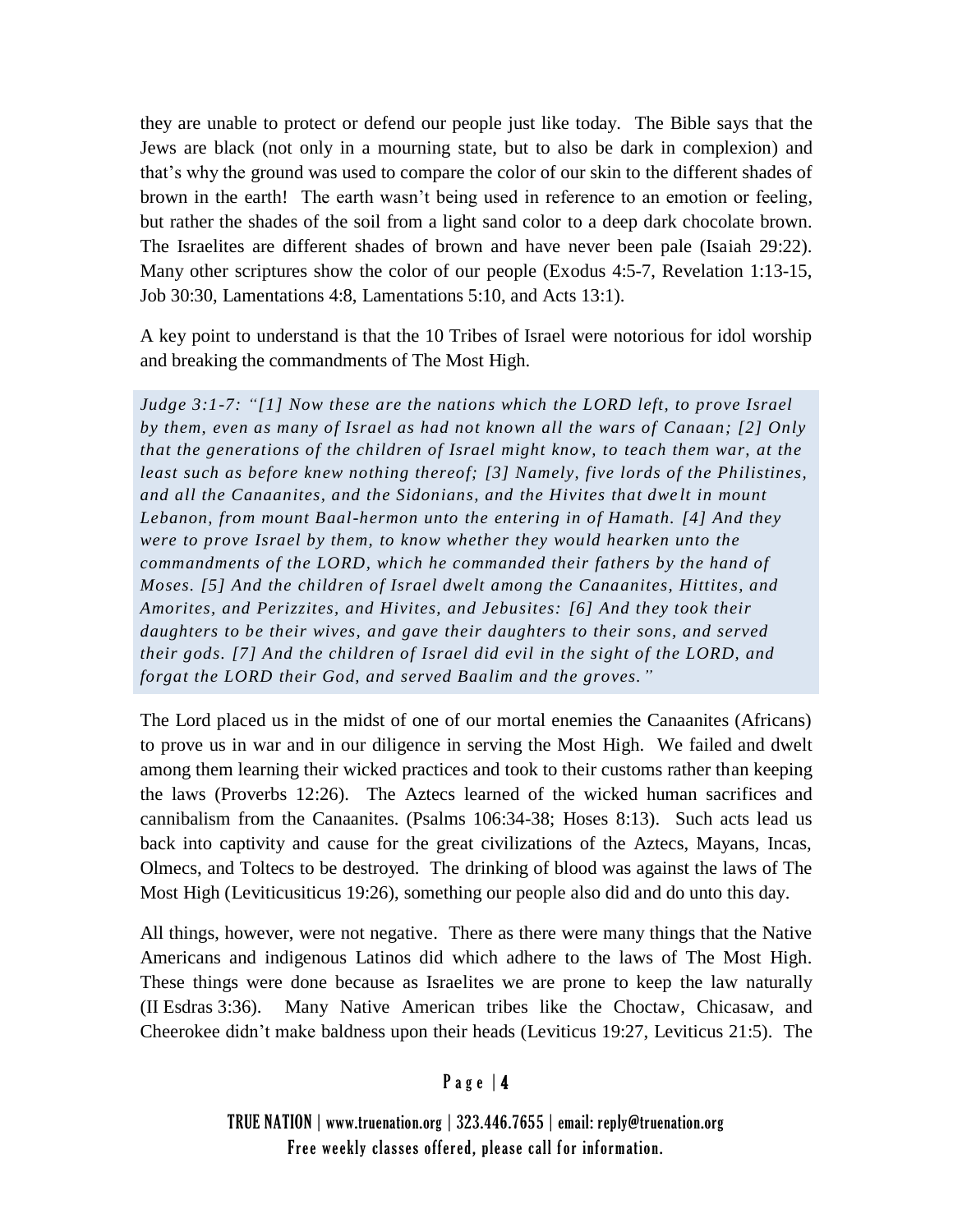Choctaw typically didn't eat swine (Leviticus 11:6), many of the tribes had a form of "first fruit" offering dedicated to The Most High (Leviticus 23:10-22). Many Indian tribes had Green Corn Festivals, Brush Feast Festivals, they kept the custom of offerings (an Israelite custom of sacrifice), the wearing of fringes on their garments (Numbers 15:37-41), were mighty men of war (I Chronicles 7:1, 4; I Chronicles 12:25, 30, 33; I Chronicles 5:18). The so-called Latinos and Native Americans have a rich history of being warriors, honorable, defenders and skillful tacticians. Many other laws were also customarily kept by so-called Latino and Native Americans of indigenous decent simply because of our nature (spirit). The Lord told us that we'd always have a zeal for him, but without knowledge (Romans 10:2).

Another key factor which shows the cultural comparisons of the so-called indigenous people of the western hemisphere and the children of Israel was their architectural knowledge. The pyramids found in places like Tikal, Macchu Picchu, Chichen Itza, Chopan, Monte Alban and many others can only be compared in greatness to the pyramid structures found in Egypt! The same place where the children of Israel constructed these archeological wonders (Exodus 1:11; I Maccabees 13:29-30; Hosea 8:13). Although the so-called Latino and Indigenous peoples of the west possessed an architectural knowledge unlike any other nation, they still could not stop their demise. Our downfall is attributed to having a lack of knowledge (Hosea 4:6). Now let's look at the historical dispersion of our people.

**DISPERSION:** The question as to how did the 10 Tribes (So-called Latinos, and Native Americans of indigenous decent) came to the Americas.

Many scientists have come to the conclusion that our people migrated from the East by crossing the Bering Strait. Scientists believe the Bering Strait was like a bridge connecting Russia with Canada, in which the so-called indigenous people walked across this bridge of ice into Canada and later into America. This is a foolish theory and will be disproved with the Bible. The only thing that the scientists had correct is that the socalled indigenous peoples came from the East. We must also understand the history of our people. As stated previously, transgression is what led to our downfall and the curses overtaking the lives of the 12 Tribes of Israel. Approximately in the year 933 B.C. the Nation of Israel was divided into two kingdoms –Southern and Northern. The Southern Region was controlled by the tribes of Judah and Benjamin, while the remaining 10 Tribes controlled the Northern half of Israel. The Northern Kingdom of 10 Tribes continued to break numerous laws of the Lord including idol worship:

*I Kings 12:26-33: "[26] And Jeroboam said in his heart, Now shall the kingdom return to the house of David: [27] If this people go up to do sacrifice in the house* 

### P a g e | 5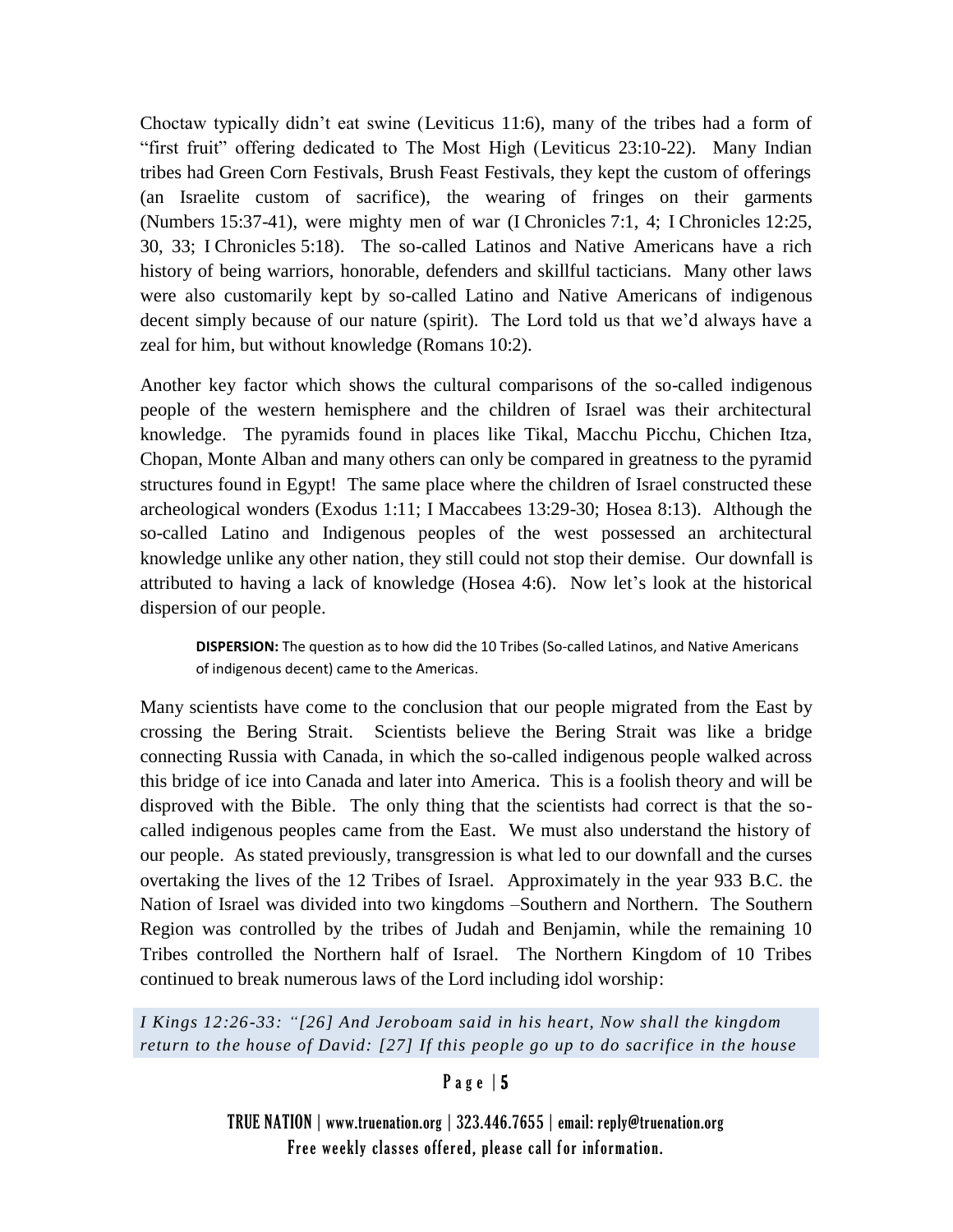*of the LORD at Jerusalem, then shall the heart of this people turn again unto their lord, even unto Rehoboam king of Judah, and they shall kill me, and go again to Rehoboam king of Judah. [28] Whereupon the king took counsel, and made two calves of gold, and said unto them, It is too much for you to go up to Jerusalem: behold thy gods, O Israel, which brought thee up out of the la nd of Egypt. [29] And he set the one in Bethel, and the other put he in Dan. [30] And this thing became a sin: for the people went to worship before the one, even unto Dan. [31] And he made an house of high places, and made priests of the lowest of the peo ple, which were not of the sons of Leviticusi. [32] And Jeroboam ordained a feast in the eighth month, on the fifteenth day of the month, like unto the feast that is in Judah, and he offered upon the altar. So did he in Bethel, sacrificing unto the calves that he had made: and he placed in Bethel the priests of the high places which he had made. [33] So he offered upon the altar which he had made in Bethel the fifteenth day of the eighth month, even in the month which he had devised of his own heart; and ordained a feast unto the children of Israel: and he offered upon the altar, and burnt incense."*

The 10 Tribes had a king, Jeroboam, whom committed high acts of wickedness and helped Israel sin by allowing idol worship, and disrespected the lineage of the priesthood. All of the subsequent Kings of the North followed suit and created an unjust and wicked Kingdom, bound for judgment. Nineteen kings in total ruled the Northern Kingdom of Israel, all in wickedness. The judgment of The Most High happened approximately 722 B.C. when the Assyrian King Shalmaneser took down the children of Israel in the Northern Kingdom and put them in captivity (II Kings 17:1-6; 21:-41). One hundred thirty four (134) years later, approximately 586 B.C., the Southern Kingdom of Israel later fell to the Babylonians. A key point that should be understood before we continue is that Israel was no stranger to sailing the seas. In fact King Solomon had a navy of ships that sailed yearly bringing back treasured victuals from throughout the known world:

*I Kings 9:26-28: "[26] And king Solomon made a navy of ships in Ezion -geber, which is beside Eloth, on the shore of the Red sea, in the land of Edom. [27] And Hiram sent in the navy his servants, shipmen that had knowledge of t he sea, with the servants of Solomon. [28] And they came to Ophir, and fetched from thence gold, four hundred and twenty talents, and brought it to king Solomon."*

The scriptures tell us also that the Tribe of Dan were known seamen (Judges 5:17). So knowing the fact that Israelites have been known to be master travelers by way of ship, let's examine the scriptures regarding the departure of the 10 Tribes from Israel after their Assyrian captivity had been accomplished:

# Page  $| 6$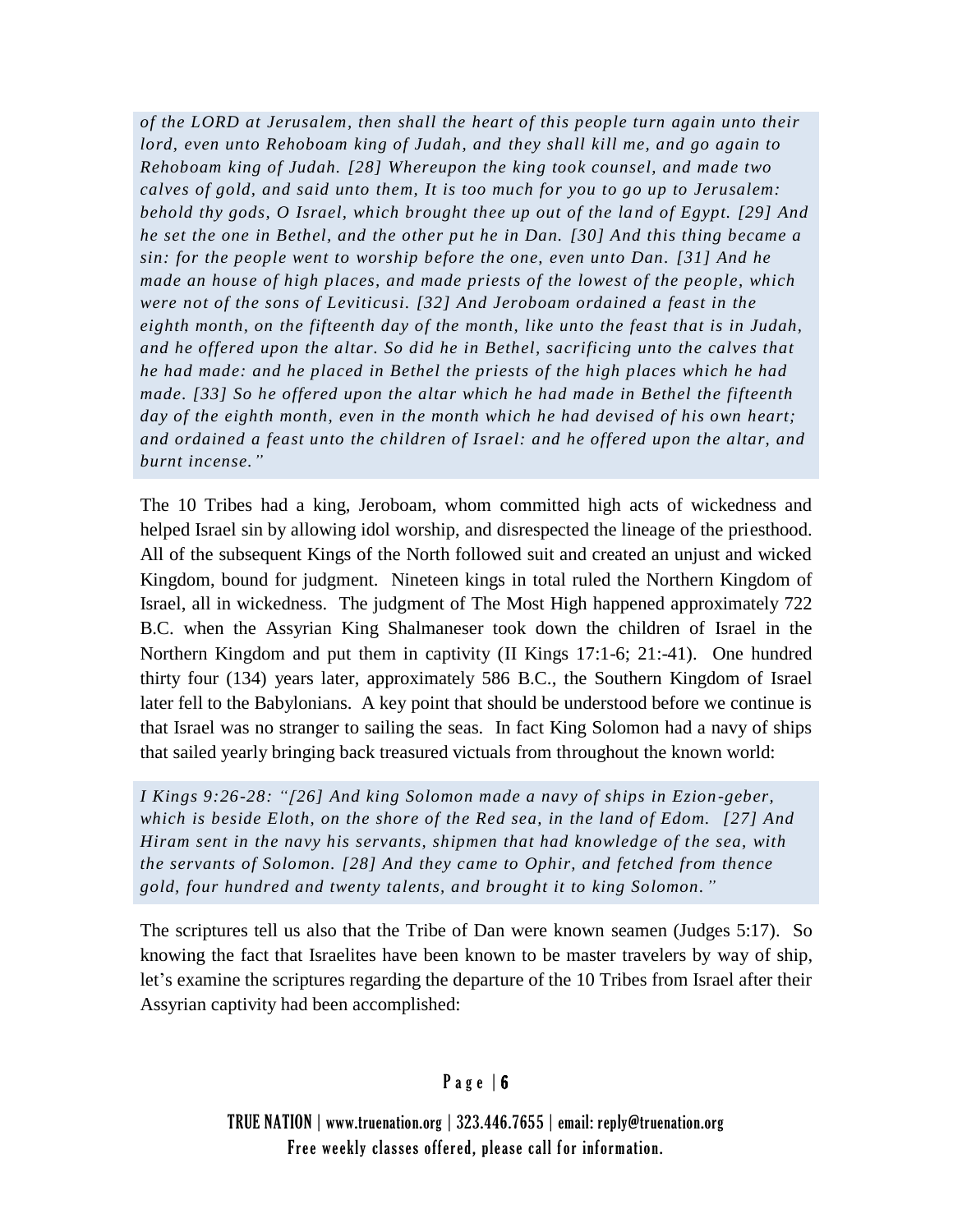*II Esdras 13:40-46: [40] "Those are the ten tribes, which were carried away prisoners out of their own land in the time of Osea the king, whom Salmanasar the king of Assyria led away captive, and he carried them over the waters, and so came they into another land. [41] But they took this counsel among themselves, that they would leave the multitude of the heathen, and go forth into a further country, where never mankind dwelt, [42] That they might there keep their statutes, which they never kept in their own land. [43] And they entered into Euphrates by the narrow places of the river. [44] For the most High then shewed signs for them, and held still the flood, till they were passed over. [45] For through that country there was a great way to go, namely, of a year and a half: and the same region is called Arsareth. [46] Then dwelt they there until the latter time; and now when they shall begin to come."*

In this scripture, we see that the 10 Tribes had sought repentance and thought to keep the laws in the new land in which they would travel to. The land Arsareth was a land that mankind never dwelt that took a year and a half to travel to. During King Solomon's reign, his navy would take journeys every three years bringing back gold, silver, apes and peacocks and ivory. Now, if you do the math, the journey the 10 Tribes set out on would take a year and a half, Solomon's navy's journeys took three years. So, obviously they were going roundtrip  $-$  a year and a half of going and then returning. Ancient America was known to be a place thriving with these resources. That's why the Spanish Conquistadors sought after South and Central America so hard because of the "cities of gold." It may be true that this land was not occupied by mankind, however, it had been traveled to!

Leaving from the Euphrates, the 10 Tribes traveled east crossing other lands known to have peacocks and apes in the region of Southeast Asia. It is evident to see how Solomon's navy gained access to such items of wealth and prestige. This is why the 10 Tribes of Israel were familiar with this route. Their year and a half journey would land them on the western shores of South America, the lands of Central America, Mexico, Puerto Rico, Cuba, the Island of Hispaniola and lastly the Americas. Many historical books can account for this history in which scholars and explorers agree and have documented that the 10 Lost Tribes of Israel are indeed of Latino, Native American and Indigenous decent. Books of reference to check out are "The History of the American Indians" by James Adair, "The Aztecs" by Richard Townsend, and "Lost Tribes and Promised Lands" by Ronald Sanders. There are many others, but these should be sufficient to start your journey of understanding.

In conclusion, it is vital that we research our true history (Job 8:8). Job advised that even though he was perfect, if he didn't know himself (history, nationality, culture), he would

### Page | 7